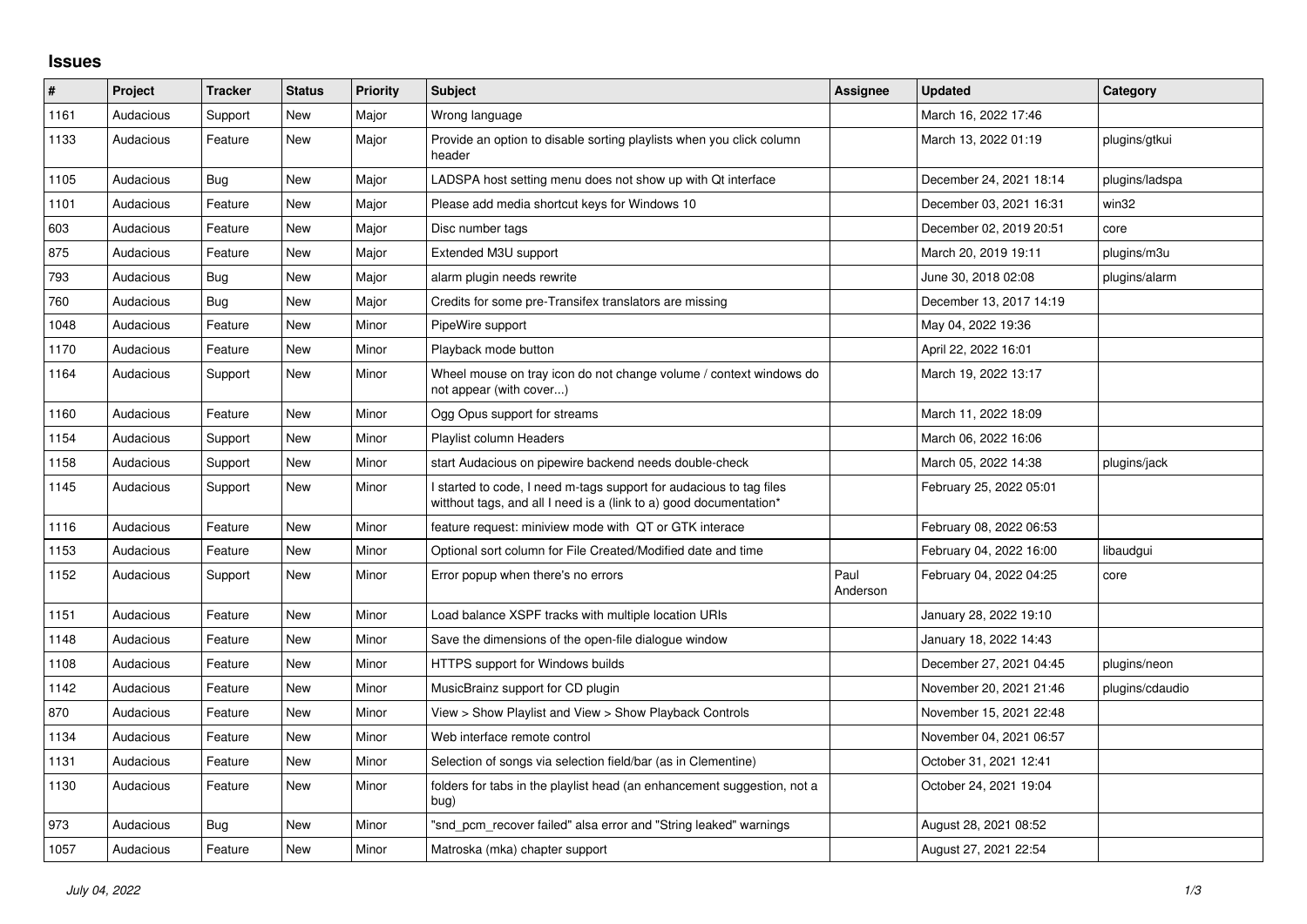| $\#$ | Project   | <b>Tracker</b> | <b>Status</b> | <b>Priority</b> | Subject                                                                                  | <b>Assignee</b> | <b>Updated</b>          | Category                 |
|------|-----------|----------------|---------------|-----------------|------------------------------------------------------------------------------------------|-----------------|-------------------------|--------------------------|
| 1118 | Audacious | Feature        | New           | Minor           | Clicking on the "File path" column of the playlist does not sort as<br>expected.         |                 | August 27, 2021 22:38   | libaudcore               |
| 1121 | Audacious | Feature        | New           | Minor           | Allow for easy searching through music for data with diacritics                          |                 | August 05, 2021 08:06   |                          |
| 1119 | Audacious | Feature        | New           | Minor           | ADD ability to silence internet radio timeout Error dialog popup                         |                 | July 31, 2021 18:36     |                          |
| 1106 | Audacious | Bug            | New           | Minor           | Could not communicate with last.fm: Error in the HTTP2 framing layer.                    |                 | June 15, 2021 21:30     | plugins/scrobbler2       |
| 873  | Audacious | Feature        | New           | Minor           | Optionally make "previous track" restart current track                                   |                 | June 08, 2021 22:55     |                          |
| 1093 | Audacious | Feature        | New           | Minor           | Make the Song Dialog (Qt) window wider by default                                        |                 | May 17, 2021 15:36      |                          |
| 1097 | Audacious | Feature        | New           | Minor           | Replace the volume button with a horizontal scale                                        |                 | May 17, 2021 00:21      |                          |
| 1098 | Audacious | Feature        | New           | Minor           | Hide empty Services playlist sub-menu                                                    |                 | May 10, 2021 09:25      | libaudgui                |
| 1096 | Audacious | Feature        | New           | Minor           | Calculate and show selection stats in the status bar                                     |                 | May 10, 2021 03:06      |                          |
| 1099 | Audacious | Feature        | New           | Minor           | Per-track ReplayGain shouldn't be enabled by default                                     |                 | May 09, 2021 13:41      |                          |
| 1095 | Audacious | Feature        | New           | Minor           | Ctrl + $Z$ / R to undo / redo changes to playlist                                        |                 | May 07, 2021 18:42      |                          |
| 1092 | Audacious | Feature        | New           | Minor           | Reread metadata on play option                                                           |                 | April 30, 2021 03:35    |                          |
| 1091 | Audacious | Feature        | New           | Minor           | Built-in lyrics support                                                                  |                 | April 28, 2021 18:24    |                          |
| 196  | Audacious | <b>Bug</b>     | New           | Minor           | Wrong channel map when doing surround playback                                           |                 | April 13, 2021 03:48    |                          |
| 1088 | Audacious | Feature        | New           | Minor           | plugin: status icon: ADD option to select tray mouse Middle Click action                 |                 | April 11, 2021 12:05    | plugins/statusicon       |
| 883  | Audacious | Feature        | New           | Minor           | Consider adding USF plugin                                                               |                 | April 07, 2021 01:00    |                          |
| 882  | Audacious | Feature        | New           | Minor           | Consider adding vgmstream plugin                                                         |                 | April 07, 2021 00:47    |                          |
| 1071 | Audacious | Feature        | New           | Minor           | Linkage could be improved for packagers.                                                 |                 | March 31, 2021 00:32    |                          |
| 1082 | Audacious | Feature        | New           | Minor           | File writer option to pad track numbers with leading zeros                               |                 | March 31, 2021 00:15    | plugins/filewriter       |
| 1076 | Audacious | Feature        | New           | Minor           | Adjustable background and fonts colors and fonts size in<br>playlist---zoomable playlist | Tom Hammer      | March 09, 2021 00:38    | plugins/playlist-manager |
| 1072 | Audacious | Feature        | New           | Minor           | QT AOSD plugin                                                                           |                 | February 17, 2021 21:18 | plugins/aosd             |
| 51   | Audacious | Feature        | New           | Minor           | Option to inhibit suspend                                                                |                 | February 13, 2021 09:23 |                          |
| 1067 | Audacious | Feature        | New           | Minor           | Equalizer adjustments are coarse.                                                        |                 | February 11, 2021 10:09 |                          |
| 1066 | Audacious | Feature        | New           | Minor           | Allow Equalizer window to be resized.                                                    |                 | February 11, 2021 10:05 |                          |
| 1058 | Audacious | Feature        | New           | Minor           | Allow changing the language/locale in settings                                           |                 | January 30, 2021 18:11  |                          |
| 956  | Audacious | Feature        | New           | Minor           | Stream to chromecast                                                                     |                 | January 11, 2021 01:19  |                          |
| 786  | Audacious | Feature        | New           | Minor           | Port global hotkeys plugin to Windows                                                    |                 | January 04, 2021 21:52  | plugins/hotkey           |
| 1047 | Audacious | Feature        | New           | Minor           | Stop playing after any chosen track                                                      |                 | December 29, 2020 01:23 |                          |
| 1046 | Audacious | Feature        | New           | Minor           | Add all id3v2 frames in the settings of Playlist available columns                       |                 | December 28, 2020 21:14 | plugins/gtkui            |
| 1017 | Audacious | Feature        | New           | Minor           | QT Global Hotkeys rework proposal and cross-platform support                             | Domen Mori      | December 07, 2020 04:22 | plugins/hotkey           |
| 1014 | Audacious | Bug            | New           | Minor           | Some .VGM/.VGZ files fail to play                                                        |                 | August 17, 2020 15:29   | plugins/console          |
| 1013 | Audacious | Feature        | New           | Minor           | Request re Album Art using music file metatag                                            |                 | August 03, 2020 22:48   |                          |